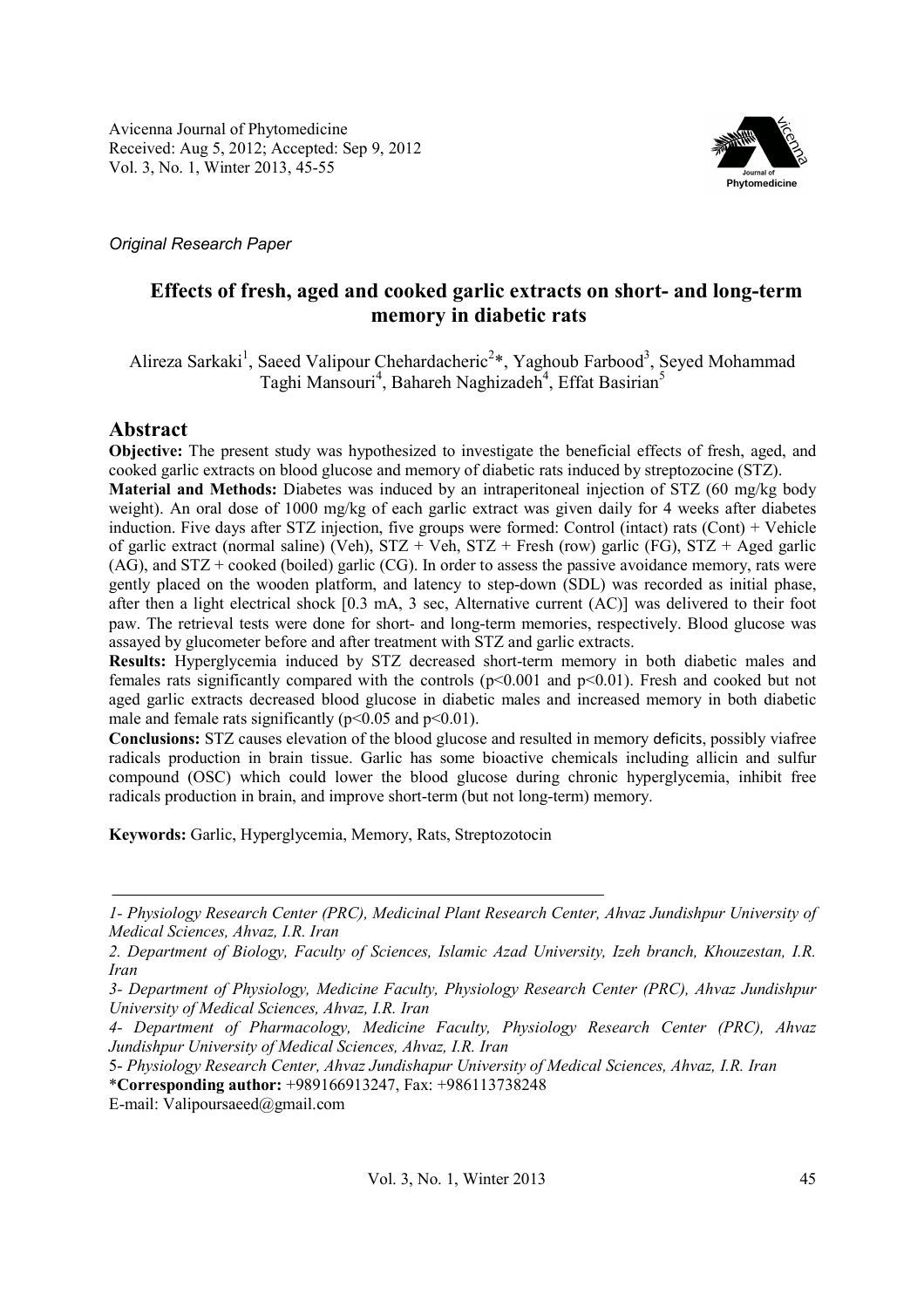## **Introduction**

Central nervous system complications including cognitive impairment are an early manifestation of diabetes mellitus and are also evident in animal models (Idan-Feldman et al., 2011). Memory impairment induced by streptozotocin (STZ) in rats is a consequence of changes in CNS that are secondary to chronic hyperglycemia, impaired oxidative stress, cholinergic dysfunction, and changes in glucagon-like peptide (GLP). Treatment with antihyperglycemics, antioxidants, and cholinergic agonists are reported to produce beneficial effect in this model (Bhutada et al., 2011).

Abnormal regulation of glucose and impaired carbohydrate utilization that result from a defective or deficient insulin are the key pathogenic events in type 2 diabetes mellitus (Mahmoud et al., 2012). Studies indicate that STZ induces deficit in learning/memory, decrease in synaptophysin (SYP) expression, and degeneration in synaptic structures (Hou et al., 2012). Hyperglycemia and perturbed insulin signaling have been proposed as pathogenic factors contributing to AD. Recent findings strengthen the case for insulin as therapy for AD afflicted individuals with or without diabetes (Subramanian and John 2012). Growing evidence suggests that type 2 diabetes mellitus (DM) is associated with age-dependent Alzheimer's disease (AD), the latter of which has even been considered as type 3 diabetes. Several physiopathological features including hyperglycemia, oxidative stress, and dysfunctional insulin signaling relate DM to AD (Chen et al., 2011). Diabetic metabolic disorder contributes to beta-amyloid protein (A-beta) generation (Cai et al., 2011). Nutritional therapy is a challenging but necessary dimension in the management of diabetes and neurodegenerative changes associated with it (Kumar et al., 2011). Herbs and spices have a traditional history of use, with strong roles in cultural heritage, and in the appreciation of food and its links to health. Demonstrating the benefits of foods by scientific means remains a challenge, particularly when compared with standards applied for assessing pharmaceutical agents. Pharmaceuticals are small-molecular-weight compounds consumed in a purified and concentrated form. Food is eaten in combinations and in relatively large and unmeasured quantities under highly socialized conditions (Tapsell et al., 2006). Garlic (Allium sativum) is regarded as both a food and a medicinal herb. Increasing attention has been focused on the biological functions and health benefits of garlic as a potentially major dietary component (Haider et al., 2008).

The medicinal benefits of Allium vegetables, especially garlic, have been noted throughout recorded history. The known health benefits of Allium vegetables and their constituents include cardiovascular protective effects, stimulation of immune function, reduction of blood glucose level, radioprotection, improvement of memory loss, protection against microbial, viral and fungal infections, as well as anticancer effects. Population-based case control studies have suggested an inverse correlation between dietary intake of Allium vegetables and the risk of different types of cancers (Herman-Antosiewicz et al., 2007).

From ancient times, garlic (Allium sativum) has been used to treat several diseases. Recent findings suggest thataged garlic extract (AGE) may be a therapeutic agent for AD because of its antioxidant and A-beta lowering properties. Byaging of garlic, some adverse reactions of garlic can be eliminated. To date, the molecular properties of AGE have been sparsely studied *in vitro* or *in vivo* (Ray et al., 2011). Feeding aged garlic extract prevented deterioration of hippocampal based memory tasks in 7-month-old Tg2576 mice model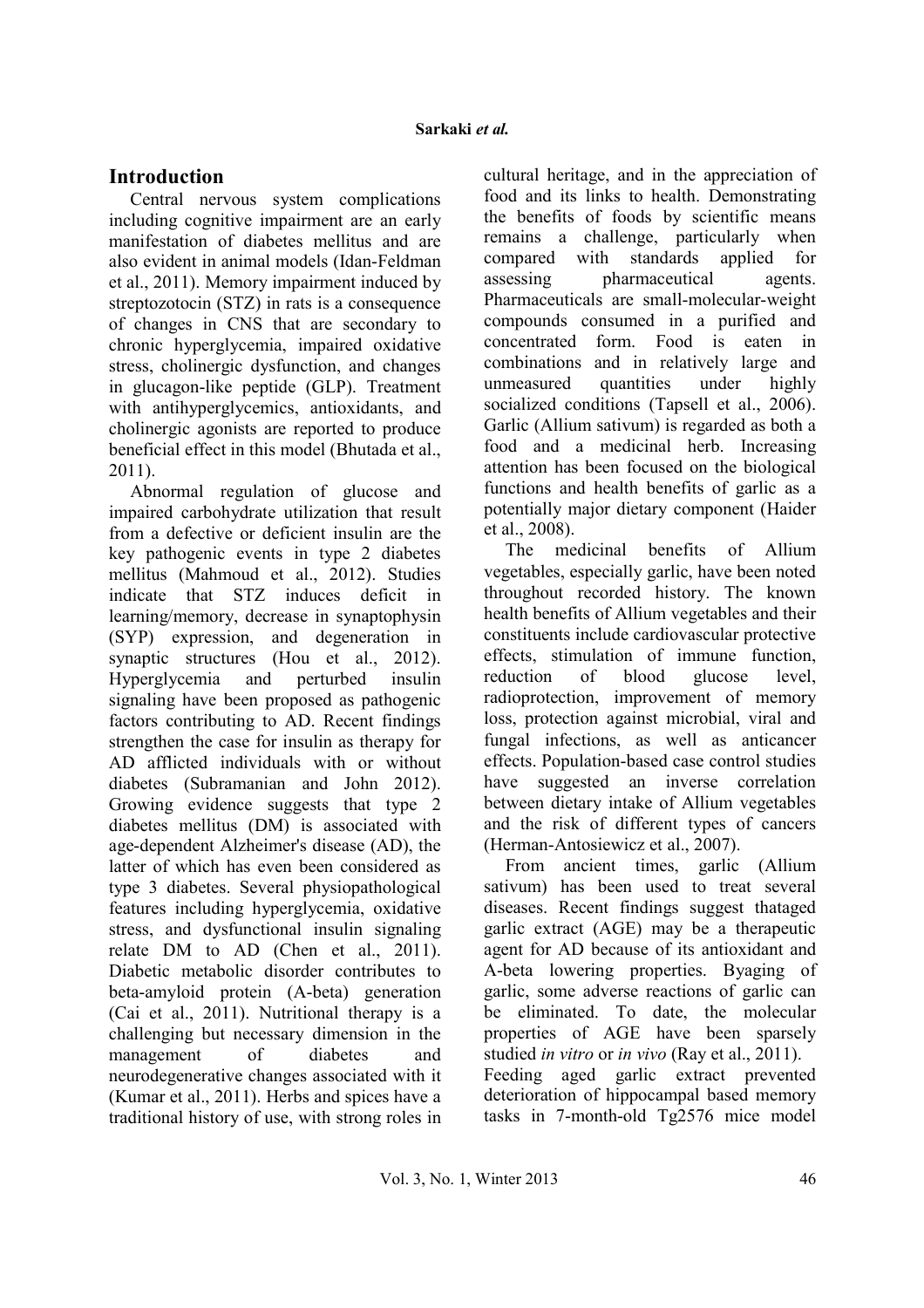showing slow plaque development with a predominance of A-beta (1-40) which may correlate with the mild cognitive impairment (MCI) stage of AD, suggesting that aged garlic extract has a potential for preventing AD progression (Chauhan and Sandoval 2007).

The antioxidative activity and ameliorative effects on memory impairment by sulfur-containing compounds which occur in Allium vegetables such as onion and garlic were investigated (Nishimura et al., 2006). Risk factors for cardiovascular diseases, including high cholesterol, high homocysteine, hypertension, and inflammation, increase the risk of dementia, including its most common form, Alzheimer's disease (AD) (Borek 2006).

Administration of rutin and garlic oil before global cerebral ischemia markedly reduced cerebral infarct size and attenuated impairment in short-term memory and motor coordination (Gupta et al., 2003). On the other hand, studies suggest the possibility that AGE prevents physiological aging and age-related memory disorders in human (Moriguchi et al., 1996). The acute toxicity test of garlic extract was studied in Wistar rats. The LD50 values of garlic extract by p.p., i.p. and S.C. administration were estimated over 30 ml/kg, respectively, in male and female rats and no specific signs due to garlic extract were observed in survivals for 7 days (Nakagawa et al., 1984). The influence of garlic extract on the chronic toxicity test was examined orally in Wistar rats for 6 months. There were no toxic symptoms due to garlic extract even at dose level of 2000 mg/kg for 5 times a week during 6 months (Sumiyoshi et al., 1984).

Based on the current literatures and our knowledge about different consumption types of garlic as nutrient and medicine, we proposed that different forms of garlic extract consumption may have different effects on memory in diabetic rats. Therefore, the aim

of this study was to assess the effects of three types of garlic (fresh, aged, and boiled) as hydroalcoholic extracts consumption on blood glucose and cognition in STZ-induced diabetic rats as assessed by passive avoidance task.

# **Materials and Methods**

Seventy adult male and female Wistar rats  $(220\pm30)$  g) were used in this study. They housed in standard cages as 7 in a cage separated according to sex under controlled room temperature (20 $\pm$ 2 °C), humidity (50-55%) and 12:12h light/dark cycle and free access to food and water ad libitum. All experiments were controlled by the Local Ethics Committee for the Purpose of Control and Supervision of Experiments on Laboratory Animals. Ten days after arriving in the laboratory, the rats were divided into two main male and female groups. Then, rats in each group were randomly divided into five equal groups of 7 as: Main male subgroups and main female sub-groups. Subgroups were as following:

1. Groups 1 and 2: Control males and females (Cont+Veh), intact rats received 5 ml/kg normal saline for 28 days, orally.

2. Groups 3 and 4: Male STZ+Veh and female STZ+Veh. Diabetes was induced by an intraperitoneal streptozotocin injection (60 mg/kg) (Idan-Feldman et al., 2011) and from 5<sup>th</sup> day (after confirming the hyperglycemia by glucometer with at least 250 mg/dl as fasting serum glucose) received the same volume of normal saline p.o. for 28 days as garlic extract vehicle.

3. Groups 5 and 6: Male STZ+FG and female STZ+FG. They received 60 mg/kg STZ, i.p. and from  $5<sup>th</sup>$  day (after hyperglycemia confirmation by glucometer with at least 250 mg/dl as fasting serum glucose) received 1000 mg/kg/5ml fresh garlic extract dissolved in normal saline p.o. for 28 days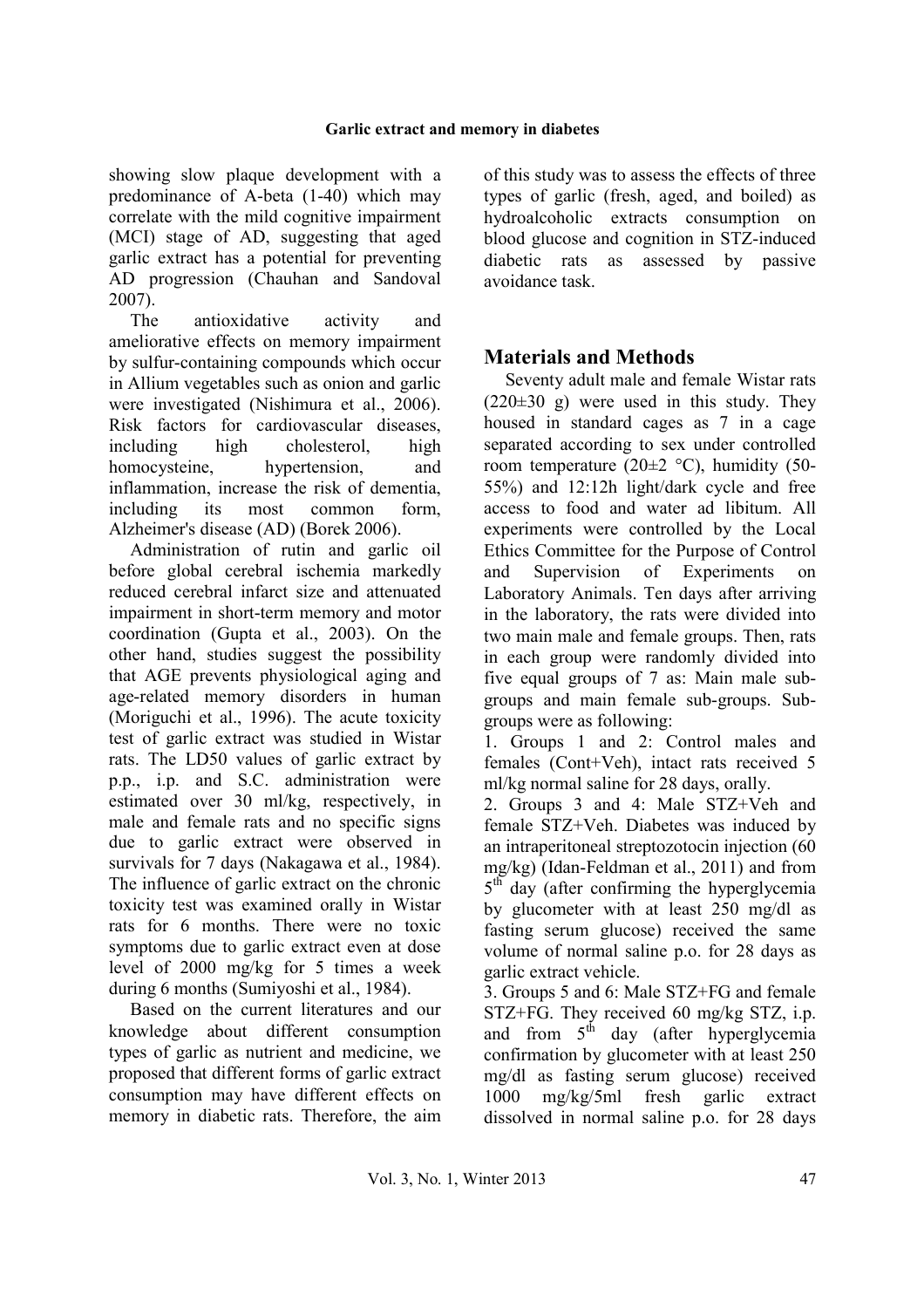(Morihara et al., 2002; Taleb-Senouci et al., 2012).

4. Groups 7 and 8: Male STZ+AG and female STZ+AG. They received 60 mg/kg STZ, i.p. and from  $5<sup>th</sup>$  day (after hyperglycemia confirmation by glucometer with at least 250 mg/dl as fasting serum glucose) received 1000 mg/kg/5ml aged garlic extract dissolved in normal saline p.o. for 28 days.

5. Groups 9 and 10: Male STZ+CG and female STZ+CG. They received 60 mg/kg STZ, I.P. and from  $5<sup>th</sup>$  day (after hyperglycemia confirmation by glucometer with at least 250 mg/dl as fasting serum glucose) received 1000 mg/kg/5ml cooked (boild) garlic extract dissolved in normal saline p.o. for 28 days. Blood glucose was measured in control, STZ, and treated diabetic rats with different forms of garlic extracts.

#### **Garlic extracts preparation**

Garlic vegetable (*Allium sativum* L.*)* belonging to Alliaceae plants family was purchased from Ramhormoz garlic farms, Khouzestan, Iran and was stored in room temperature (one meter above the ground by a thin rope) for at least 12 months to produce the aged garlic (Efendy et al., 1997). The fresh garlic was cooked in boiled water for at least one hour to produce the cooked garlic (Cavagnaro and Galmarini 2012; Gorinstein et al., 2006). Their peels were removed and thin sliced, air dried in shade for one week and milled to fine powder (electric mill, Panasonic Co. Japan). The garlic powder was macerated in 80% ethanol for 72 hours at room temperature. The ethanol extract evaporated (Rotary Ovaporator, Heidolph

Co. Germany) to remove ethanol and garlic extract was obtained as a lyophilized powder (yield 25-30%) (Jalal et al., 2007).

### **Passive avoidance task**

This procedure was similar to that previously described (Saadipour et al., 2009). Briefly, at first day of experiment, rats were acclimated to the acquisition chamber. At the second day, the rats were gently placed on the wooden platform and latency to stepdown (SDL) was recorded as the initial phase. When all four paws touched the grid, a low level electric shock (0.3 mA, 3 sec) was delivered. On days 1, 3, 7, and 14 aftershock delivery to the rats, step-down latencies were measured (maximum 300 sec.) while no shock was applied.

#### **Statistical analysis**

Data were expressed as mean±SEM for male and female rats separately. Step-down latencies at  $1^{st}$ ,  $3^{rd}$ ,  $7^{th}$ , and  $14^{th}$  day of retention trials in each sex were analyzed by one-way ANOVA, followed by LSD posthoc tests. The statistical significance was considered as  $p<0.05$ .

### **Results**

Blood glucose increased significantly after administration of STZ in male and female rats compared with control groups  $(p<0.001)$ . Treatment of the diabetic male and female rats with fresh garlic extract lowered blood glucose significantly  $(p<0.05)$ , but not aged and cooked extracts (Figure 1 left, middle and right panels).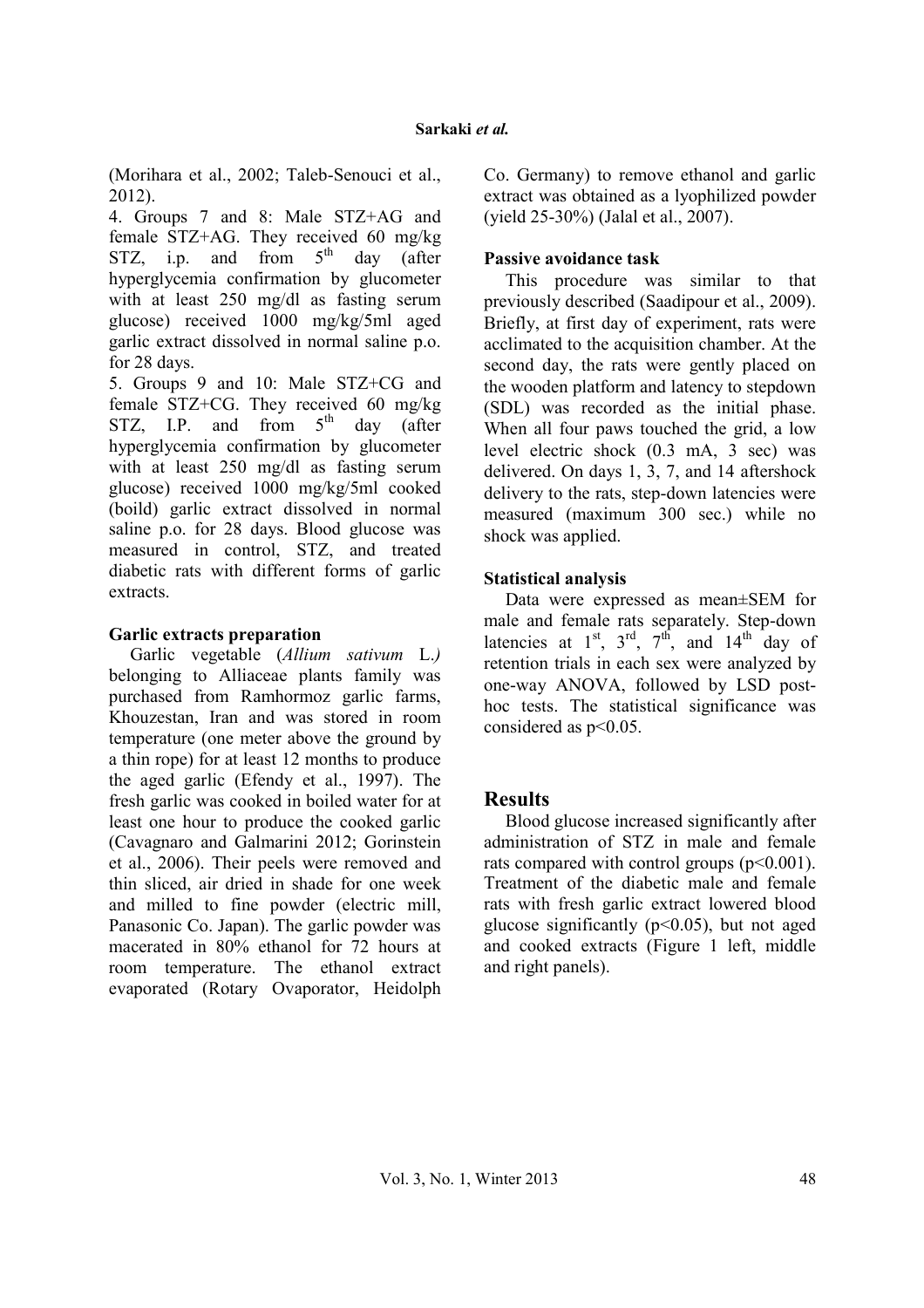#### **Garlic extract and memory in diabetes**



Figure 1. Mean±SEM. of blood glucose (BG) in control, diabetic (STZ), treated diabetic rats with fresh, aged, and cooked garlic (n=10, one way ANOVA followed by LSD post-hoc test was done for each sex group separately. Symbole \* used for highlighting diabetic groups (STZ) in each sex vs. control, a used for difference between treated groups with garlic vs. diabetic (STZ) group in each sex.

As shown in Figure 2 (panels a and b), initial latency (IL) (seconds) to leave the wooden platform and touch the grid before exposing to electrical shock to rats' foot paw was lower in diabetic male and female (STZ+Veh) significantly compared with Cont+Veh groups (\*\*\*p<0.001 for males and \*\*p<0.01 for females). IL was lower in diabetic males in comparison with diabetic females (STZ+Veh). Consumption of fresh and aged garlic extracts in diabetic males (STZ+FG and STZ+AG) increased IL significantly (##p<0.01 for STZ+FG and STZ+AG vs. male STZ+Veh, respectively) but not in diabetic females. Cooked garlic extract increased IL in both diabetic male and female groups (STZ+CG) (###p<0.001 and ##p<0.01 for male and female groups vs. STZ+Veh, respectively (Figures 2a and b).



Figure 2. Mean±SEM. of Initial latency (IL) (s) in Cont+Veh, STZ+Veh, STZ+FG, STZ+AG, and  $STZ+CG$  male (a) and female (b) rats groups (n=7, one way ANOWA followed by LSD post-hoc test was done for each sex groups separately. STZ= diabetic, FG= fresh garlic extract, AG= aged garlic extract, CG= cooked garlic extract. Symboles \* used for highlighting treated groups vs. Cont+Veh in each sex, # used for highlighting treated groups vs. STZ+Veh in each sex.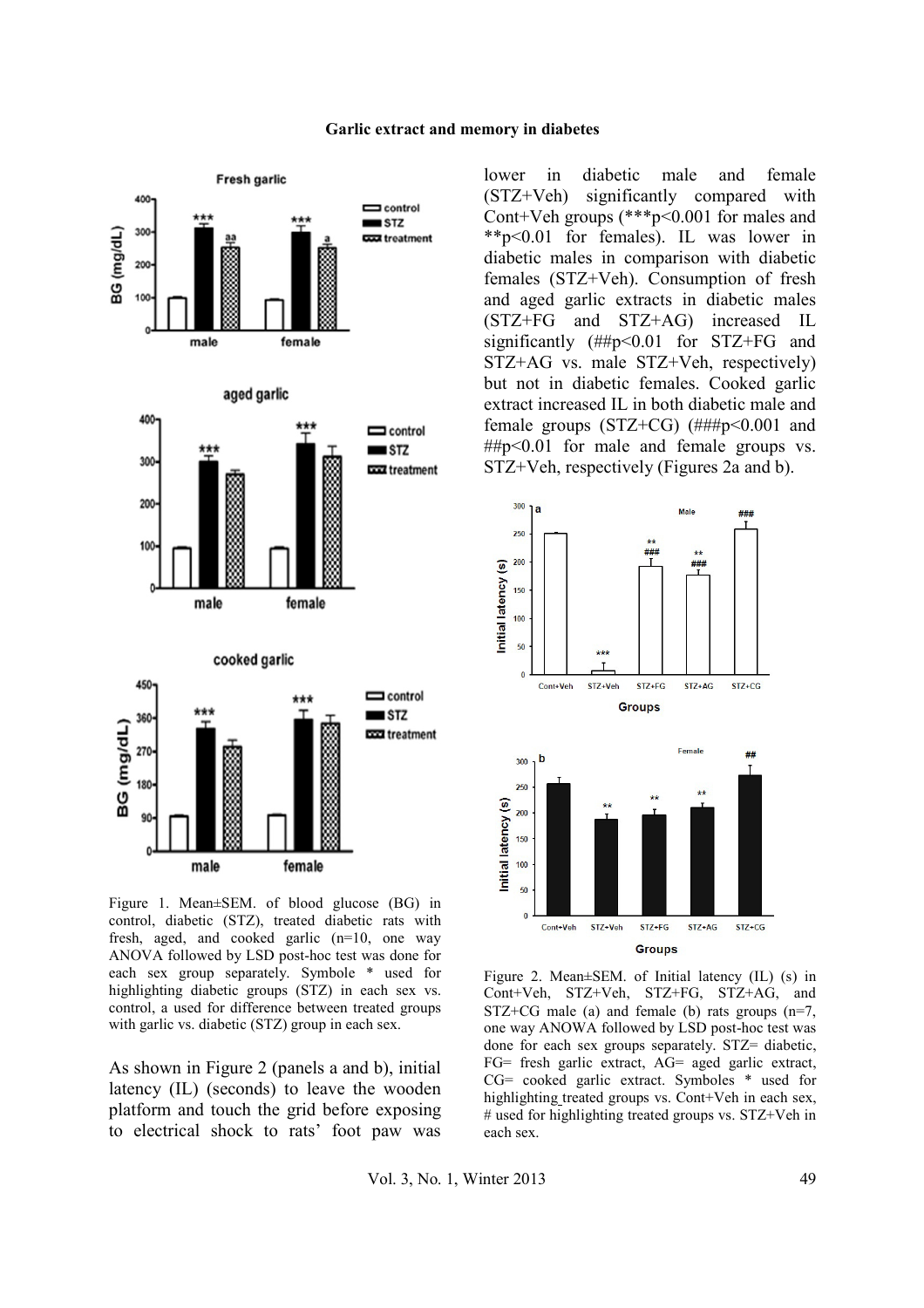Retention test on  $1<sup>st</sup>$  day after shock delivery to foot paw (short-term memory) showed that step-down latency (SDL) of males and females was decreased significantly during memory trials in STZ+Veh groups when compared with Cont+Veh groups  $(*p<0.05$ for diabetic males and females (STZ+Veh) vs. Cont+Veh group, respectively). SDL was increased significantly in diabetic males and females treated with cooked garlic extract (STZ+CG) compared with STZ+Veh groups  $(\text{\#p}<0.05$  for male and female in STZ+CG groups vs. STZ+Veh. SDL did not change in diabetic males and females treated with fresh and aged extracts (Figures 3a and b).



Figure 3. Mean±SEM. of step-down latency (SDL) during  $1<sup>st</sup>$  day after shock delivery to foot paw in Cont+Veh, STZ+Veh, STZ+FG, STZ+AG, and STZ+CG male (a) and female (b) rats groups  $(n=7)$ , one way ANOWA followed by LSD post-hoc test was done for each sex groups separately. STZ= diabetic, FG= fresh garlic extract, AG= aged garlic extract, CG= cooked garlic extract). Symboles \* used for highlighting treated groups vs. Cont+Veh in each sex, # used for highlighting treated diabetic rats with cooked garlic extract vs. STZ+Veh in each sex.

Retention test during memory trials at  $3<sup>rd</sup>$  day after shock delivery to foot paw (mid-term memory) showed that step-down latency (SDL) was decreased significantly in diabetic females (STZ+Veh) group compared with Cont+Veh (\*\*p<0.01). SDL was also decreased in diabetic males but this was not significant. SDL was increased only in diabetic males and females treated with cooked garlic extract (STZ+CG) significantly compared with STZ+Veh groups  $(\#p<0.05)$ . SDL waslowerin diabetic males receiving aged garlic extract  $(\# \# p \le 0.01)$  (Figures 4a and b).



Figure 4. Mean±SEM. of step down latency (SDL) (s) during  $3<sup>rd</sup>$  day after shock delivery to foot paw in Cont+Veh, STZ+Veh, STZ+FG, STZ+AG, and  $STZ+CG$  male (a) and female (b) rats groups (n=7, one way ANOWA followed by LSD post-hoc test was done for each sex groups separately. STZ= diabetic, FG= fresh garlic extract, AG= aged garlic extract, CG= cooked garlic extract). Symboles \* used for highlighting treated groups vs. Cont+Veh in each sex, # used for highlighting treated groups vs. STZ+Veh in each sex.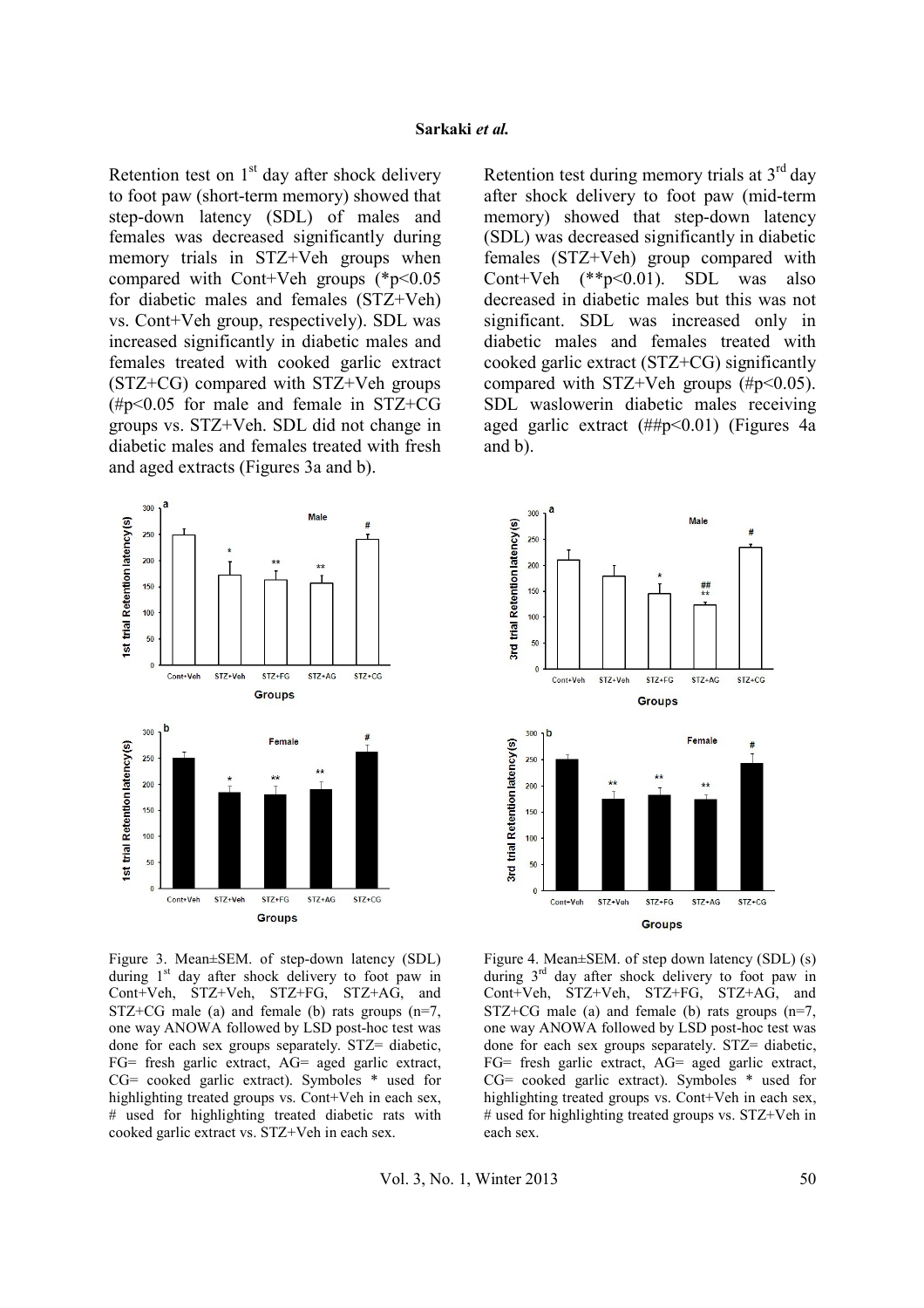Retention test on  $7<sup>th</sup>$  day after shock delivery to foot paw (long-term memory) showed that step-down latency (SDL) in diabetic females was significantly lower ( $p<0.05$ ) but not in diabetic males compared with cont+Veh groups. SDL didn't change in treated males and females with garlic extract (Figures 5a and b).



Figure 5. Mean±SEM. of step down latency (SDL) during  $7<sup>th</sup>$  day after shock delivery to foot paw in Cont+Veh, STZ+Veh, STZ+FG, STZ+AG, and  $STZ+CG$  males (a) and females (b) rats groups (n=7, one way ANOWA followed by LSD post-hoc test was done for each sex groups separately. STZ= diabetic, FG= fresh garlic extract, AG= aged garlic extract, CG= cooked garlic extract). Symboles \* used for highlighting groups vs. Cont+Veh in each sex.

Retention test on  $14<sup>th</sup>$  day after shock delivery to foot paw (long-term memory) showed that step-down latency (SDL) in diabetic males and females (STZ+Veh) was significantly lower than control males and females (Cont+Veh) (\*p<0.05 and \*\*p<0.01 for males and females, respectively). It increased significantly in diabetic females treated with cooked garlic extract  $(\text{Hp} < 0.05)$ (Figures 6a and b).



Figure 6. Mean±SEM. of step down latency (SDL) during  $14<sup>th</sup>$  day after shock delivery to foot paw in Cont+Veh, STZ+Veh, STZ+FG, STZ+AG, and  $STZ+CG$  males (a) and females (b) rats groups (n=7, one way ANOWA followed by LSD post-hoc test was done for each sex groups separately). STZ= diabetic, FG= fresh garlic extract, AG= aged garlic extract, CG= cooked garlic extract. Symboles \* used for highlighting groups vs. Cont+Veh in each sex, # used for highlighting treated groups vs. STZ+Veh in each sex.

#### **Discussion**

In this work, we investigated the effects of three forms of garlic consumption by different nutritional cultures on cognition. In overall, blood glucose (BG) was increased significantly in STZ-treated males and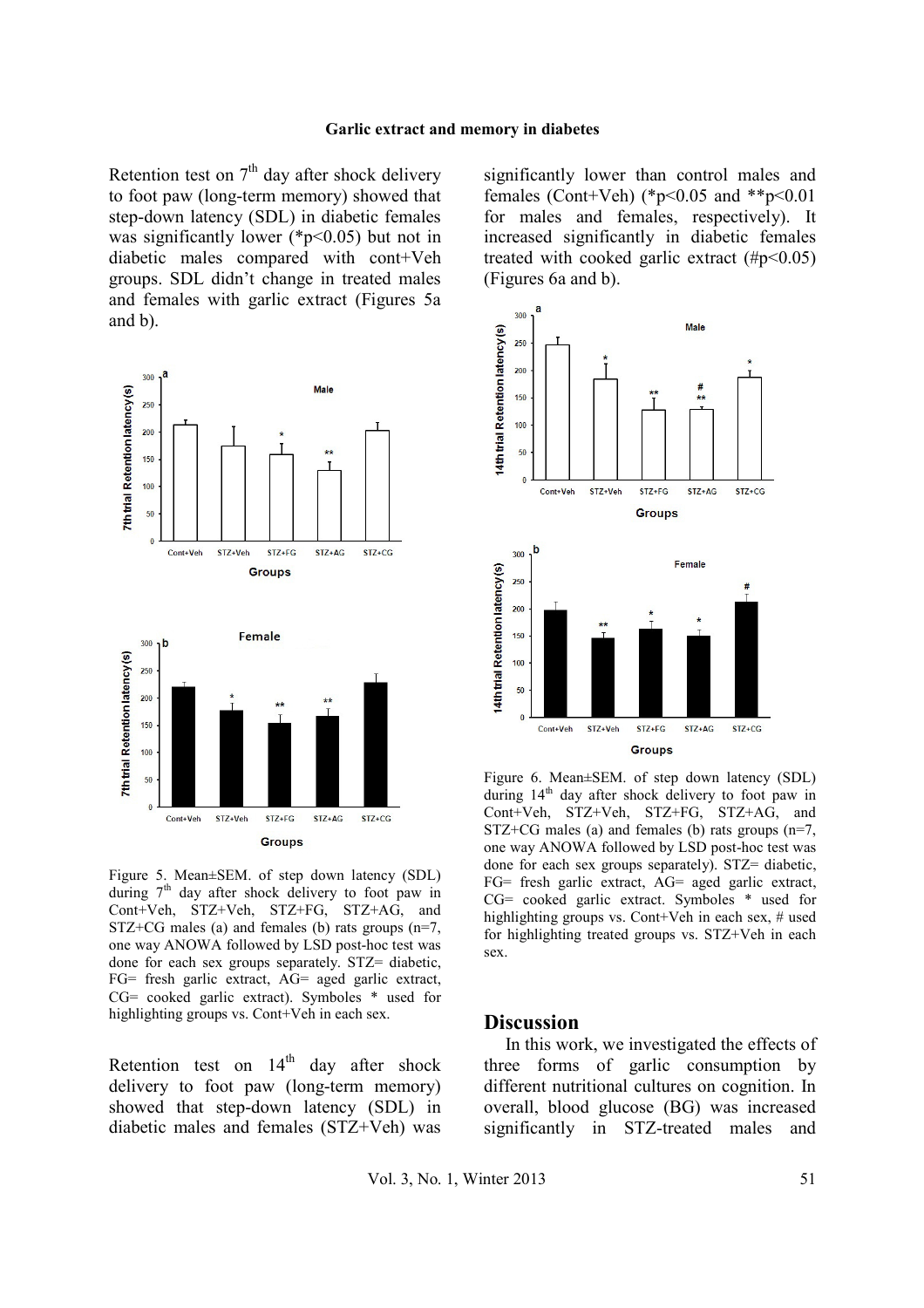females. Treatment of diabetic rats with fresh garlic extract (not aged and cooked) decreased BG significantly (Figure 1). The initial latency (IL) was significantly shorter in diabetic males and females (STZ+Veh) groups than control males and females (Cont+Veh) (Figures 2a and b). Step-down latency (SDL) during short-term memory  $(1<sup>st</sup>)$ and  $3^{rd}$  days after shock delivery to rats) decreased in diabetic males and females (Figures 3 and 4). SDL during short-term memory increased significantly in diabetic males and females treated with cooked garlic extract (STZ+CG). While consumption of the fresh and aged garlic extracts decreased short- and long-term memories in males and females of diabetic groups significantly (Figures 3 and 4). Our findings in the current study showed that 4 weeks administration of fresh garlic extract to diabetic male and female rats also lowered LDL, cholesterol, VLDL, and increase HDL significantly (data has not been shown here).

Hyperglycemia induced by systemic injection of STZ causes elevation of the blood glucose level and disrupts short-term memory (McNay et al., 2010; Pearson-Leary and McNay 2012). Moreover, intracerebral injection of STZ causes memory deficit associated with neurodegenerative condition in brain (Agrawal et al., 2011). Hyperglycemia at long time could disrupt the brain cognitive function maybe via accelerated free radical production and lowering the antioxidants such as GSH, vitamin C, and vitamin E while increasing MDA, NO, TNF-alpha, and IL-6 (Mahmoud et al., 2012). It is clear that hyperglycemia at first may increase memory by increasing the glucose uptake by brain tissues while at long time causes stress oxidative and thereby memory impairment in diabetic male and female rats (Figures 5 and 6). Treated diabetic male and female rats with fresh and aged garlic extracts did not reverse long-term memory but cooked garlic extract increased it in diabetic females significantly. It may be positively affected by estrogen hormone in brain as a neuroprotector (Figures 5 and 6).

Administration of allicin, a useful biochemical of garlic, prevents learning and memory impairment; the mechanism may be due to an increase in the activity of superoxide dismutase (SOD), a reduction in the levels of malondialdehyde (MDA), and the expressions of amyloid beta<sub>1-42</sub> and P38 mitogen-activated protein kinase (p38MAPK) in the brain (Belviranli et al., 2012; Li et al., 2010). Therefore, more studies are required to explore the exact mechanism of the ameliorative effects of different forms of garlic extracts against diabetic complications. Studies have shown that in the diabetic subjects, levels of glucose, glycosylated hemoglobin (HbA1c%), MDA, NO, TNF-alpha, and IL-6 were significantly increased, while serum insulin, GSH, vitamin C, and vitamin E levels were decreased (Mahmoud et al., 2012).

Chronic garlic administration to healthy subjects has been shown to enhance memory function. Evidence also shows that garlic administration in rats affects brain serotonin (5-hydroxytryptamine [5-HT]) levels. 5-HT, a neurotransmitter involved in a number of physiological functions, is also known to enhance cognitive performance (Haider et al., 2008). It is consistent with our finding that chronic administration of garlic extracts increased avoidance memory in diabetic rats (Figures 2 and 3).

Furthermore, investigations showed that a sulfur compound (OSC), thiacremonone isolated from fresh and aged garlic, has antiinflammatory effects (Lin et al., 2012). Moreover, the anticarcinogenic effect of Allium vegetables including fresh garlic was revealed and is attributed to OSC, which are highly effective in affording protection against cancer in animal models induced by a variety of chemical carcinogens. On the other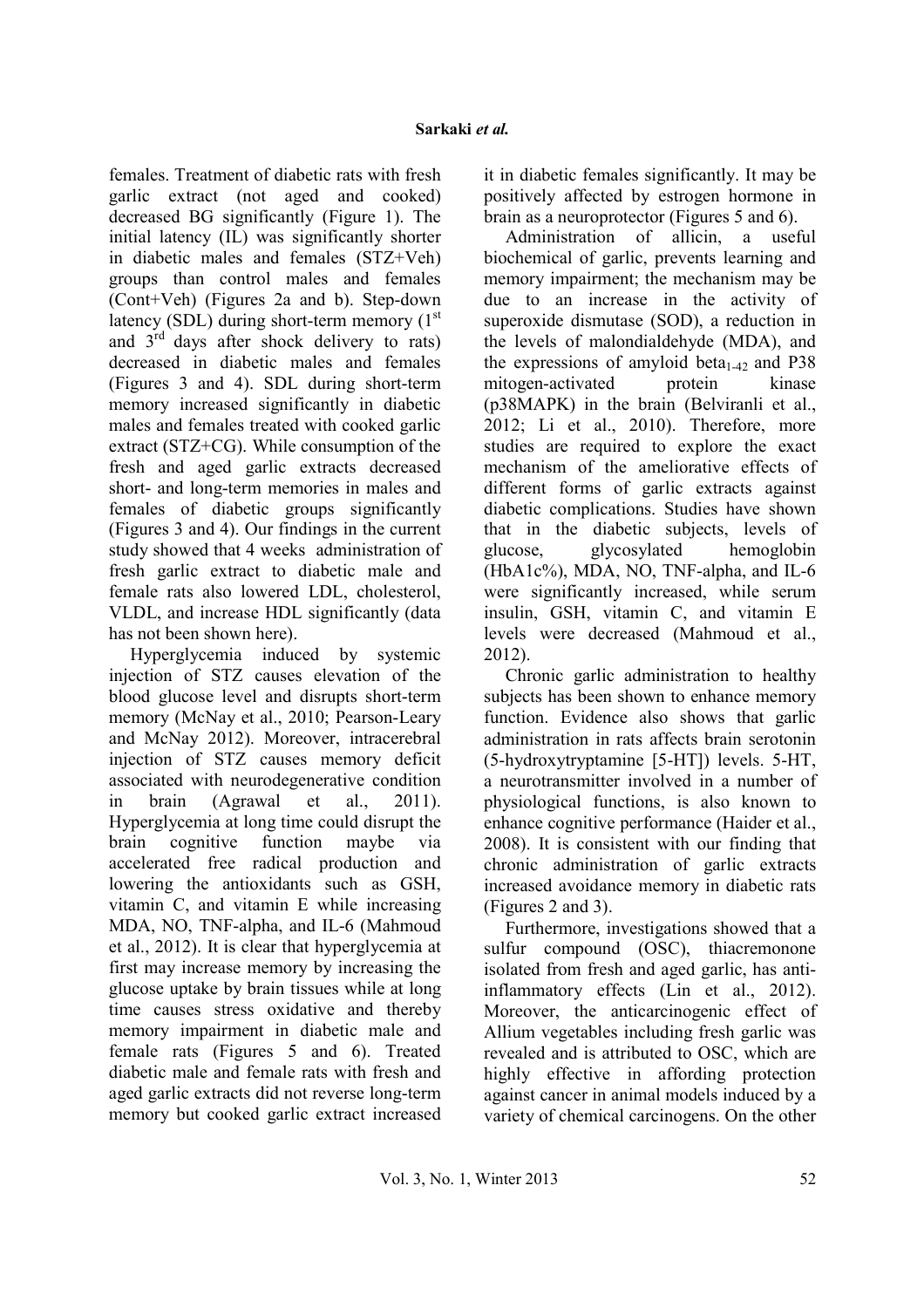hand, anti-angiogenic activity for garlicderived OSC has also been documented (Herman-Antosiewicz et al., 2007).

Investigators observed significant neuroprotective and neurorescue properties of AGE and its ingredients, from ROS  $(H<sub>2</sub>O<sub>2</sub>)$ -mediated insults to neuronal cells. Treatment with AGE was found to protect neuronal cells when they were independently co-treated with ROS. Furthermore, a novel neuropreservation effect of AGE was detected in a way that pre-treatment with AGE alone protected approximately 80% neuronal cells from ROS-mediated damage. Taken together, the neuroprotective effect of AGE can be utilized in future drug development in AD (Ray et al., 2011). In the current work, treatment of the diabetic male and female rats with aged garlic extract could not improve the short- and long-term memory. It appears that the effective substance of fresh garlic sulfur compound (OSC) may degrade in aged garlic and did not affect impaired memory in diabetic rats.

The behavioral experiments showed that onion and also garlic extracts had highly ameliorative effect on memory impairment (Nishimura et al., 2006). Oxidative damage is a major factor in cardiovascular diseases and dementia. The risk for these diseases increases with diabetes. On the other hand, high cholesterol is also associated with hyperglycemia. It is clear that hypercholesterolemia is a risk factor to impair the memory retention.

Studies have shown that garlic extract scavenges oxidants, increases superoxide dismutase, catalase, glutathione peroxidase, and glutathione levels and inhibits lipid peroxidation and inflammatory prostaglandins. Garlic extract reduces cholesterol synthesis. Inhibition of cholesterol, LDL oxidation, and platelet aggregation by garlic inhibits arterial plaque formation, which is important in diabetes. Garlic may also help to prevent cognitive decline by protecting neurons from A-beta neurotoxicity and apoptosis, thereby preventing ischemia- or reperfusion-related neuronal death and improving learning and memory retention (Borek 2006).

Extracts of fresh garlic that are aged over a prolonged period to produce aged garlic extract (AGE) contain antioxidant phytochemicals that prevent oxidant damage. These include unique water-soluble organosulfur compounds, lipid-soluble organosulfur components, and flavonoids, notably allixin and selenium. Long-term extraction of garlic (up to 20 months) ages the extract, creating antioxidant properties by modifying unstable molecules with antioxidant activity, such as allicin, and increasing stable and highly bioavailable water-soluble organosulfur compounds, such as S-allylcysteine and Sallylmercaptocysteine (Borek 2001).

On the other hand, in addition to effects of different forms of garlic, the geographical property for growing different types of garlic, and its extraction method with water or with either 50% or 100% ethanol on health is revealed (Kim et al., 2005).

Hyperglycemia during diabetes results in cognition impairment. Fresh and aged garlic extracts improved learning in diabetic male rats alone while cooked garlic extract reversed impaired memory in both diabetic male and female rats. Cooked garlic extract may have some heated resistance bioactive chemicals such as allicin and others; those could not lower blood glucose during diabetes but reversed memory retention. Garlic may inhibit production and scavenge free radicals in brain as a neuroprotector.

## **Acknowledgment**

This article was extract as a part of research project (PRC-32). This project supported financially by Ahvaz Physiology Research Center and Islamic Azad University, Izeh branch. We kindly thank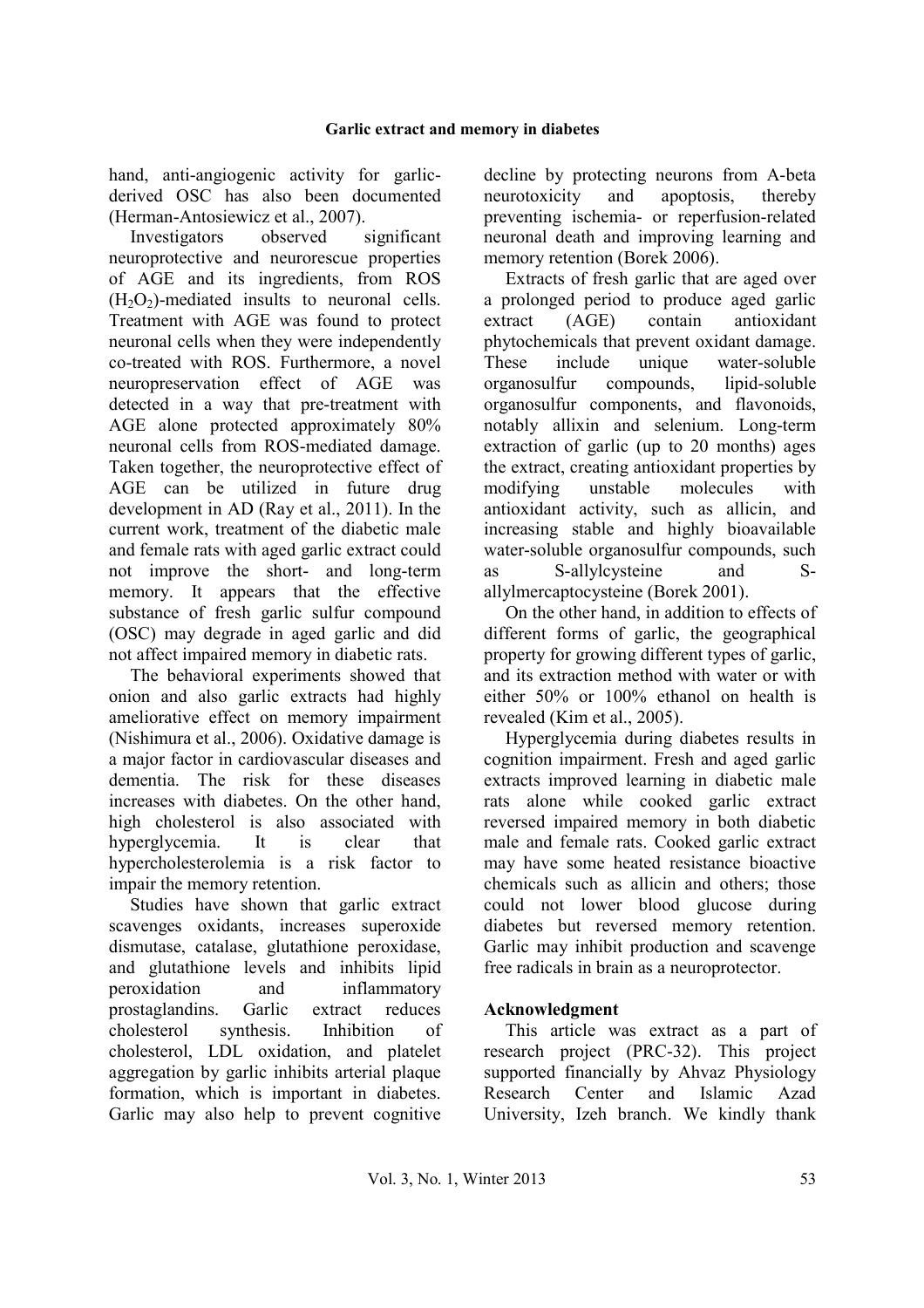AJUMS central animal house staff and Ahvaz PRC personals.

#### **Conflict of interest**

There is not conflict of interest in this study.

## **References**

- Agrawal R, Tyagi E, Shukla R, Nath C. 2011. Insulin receptor signaling in rat hippocampus: a study in STZ (ICV) induced memory deficit model. Eur Neuropsychopharmacol, 21: 261- 273.
- Belviranli M, Gokbel H, Okudan N, Buyukbas S. 2012. Oxidative stress and anti-oxidant status in diabetic rat liver: Effect of plant polyphenols. Arch Physiol Biochem (In press).
- Bhutada P, Mundhada Y, Bansod K, Tawari S, Patil S, Dixit P, Umathe S, Mundhada D.<br>2011. Protection of cholinergic and Protection of cholinergic and antioxidant system contributes to the effect of berberine ameliorating memory dysfunction in rat model of streptozotocin-induced diabetes. Behav Brain Res, 220: 30-41.
- Borek C, 2001. Antioxidant health effects of aged garlic extract. J Nutr, 131: 1010S-1015S.
- Borek C, 2006. Garlic reduces dementia and heart-disease risk. J Nutr, 136: 810S-812S.
- Cai ZY, Zhao S, and Bin Zhao B. 2011. Increases in beta-amyloid protein in the hippocampus caused by diabetic metabolic disorder are blocked by minocycline through inhibition of NF-kappaB pathway activation. Pharmacol Rep, 63: 381-391.
- Cavagnaro PF, and Galmarini CR, 2012. Effect of Processing and Cooking Conditions on Onion (Allium cepa L.) Induced Antiplatelet Activity and Thiosulfinates Content. J Agric Food Chem, 60: 8731-8737.
- Chauhan NB, and Sandoval J. 2007. Amelioration of early cognitive deficits by aged garlic extract in Alzheimer's transgenic mice. Phytother Res, 21: 629-640.
- Chen SAR, Liu FM, An W, Yao B,and Gao XD. 2011. Amelioration of neurodegenerative changes in cellular and rat models of diabetesrelated Alzheimer's disease by exendin-4. Age (Dordr), 34: 1211-1224.
- Efendy JL, Simmons DL, Campbell GR, and Campbell JH. 1997. The effect of the aged garlic extract, 'Kyolic', on the development of experimental atherosclerosis. Atherosclerosis, 132: 37-42.
- Gorinstein S, Leontowicz H, Leontowicz M, Drzewiecki J. Najman K, Katrich E, Barasch D, Yamamoto K, and Trakhtenberg S. 2006. Raw and boiled garlic enhances plasma antioxidant activity and improves plasma lipid metabolism in cholesterol-fed rats. Life Sci, 78: 655-663.
- Gupta R, Singh M, and Sharma A. 2003. Neuroprotective effect of antioxidants on ischaemia and reperfusion-induced cerebral injury. Pharmacol Res, 48: 209-215.
- Haider S, Naz N, Khaliq S, Perveen T, and Haleem DJ. 2008. Repeated administration of fresh garlic increases memory retention in rats. J Med Food, 11: 675-679.
- Herman-Antosiewicz AA, Powolny A, and Singh SV. 2007. Molecular targets of cancer chemoprevention by garlic-derived organosulfides. Acta Pharmacol Sin, 28: 1355-1364.
- Hou Y, Zhou L, Yang QD, Du XP, Li M, Yuan M, and Zhou ZW. 2012. Changes in hippocampal synapses and learning-memory abilities in a streptozotocin-treated rat model and intervention by using fasudil hydrochloride. Neuroscience, 200: 120-129.
- Idan-Feldman A, Schirer Y, Polyzoidou E, Touloumi O, Lagoudaki R, Grigoriadis NC, and Gozes I. 2011. Davunetide (NAP) as a preventative treatment for central nervous system complications in a diabetes rat model. Neurobiol Dis, 44: 327-339.
- Jalal R, Bagheri SM, Moghimi A, and Rasuli MB. 2007. Hypoglycemic effect of aqueous shallot and garlic extracts in rats with fructose-induced insulin resistance. J Clin Biochem Nutr, 41: 218-223.
- Kim HK, Ye SH, Lim TS, Ha TY, and Kwon JH. 2005. Physiological activities of garlic extracts as affected by habitat and solvents. J Med Food, 8: 476-481.
- Kumar PT, Antony S, Nandhu MS, Sadanandan J, Naijil G, and Paulose CS. 2011. Vitamin D3 restores altered cholinergic and insulin receptor expression in the cerebral cortex and muscarinic M3 receptor expression in